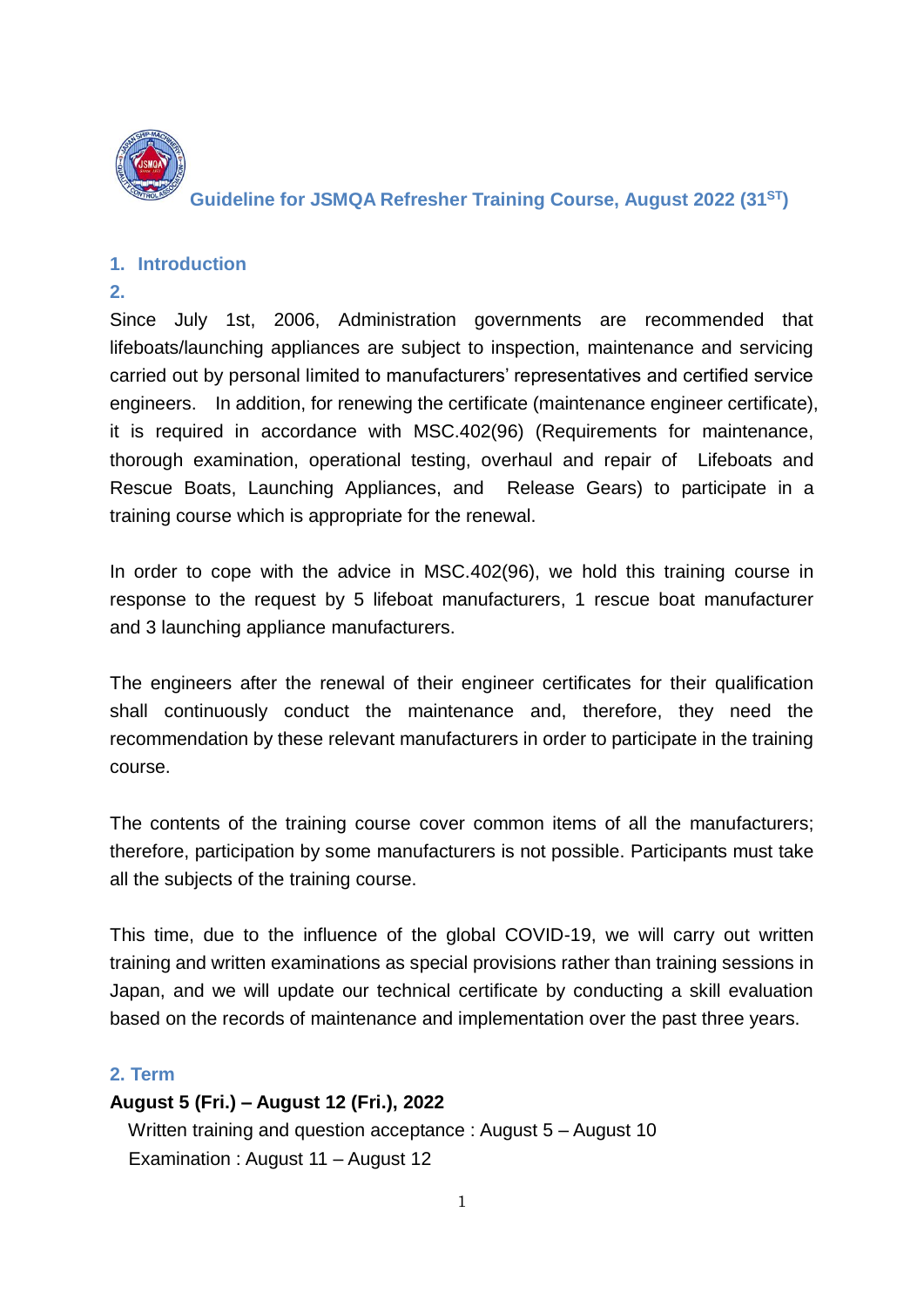#### **3. Venue**

**The office of each participant.**

## **4. Application Deadline**

## **July 8 (Fri.), 2022 (delays are not accepted)**

## **5. Qualification for Participation**

Service engineer must be recommended by one or more of the manufacturers listed under item 6. (1)

## **6. Participation Procedure**

Follow the steps of the Application Procedure in Attachment 1.

(1) Request a Recommendation to the Manufacturer(s)

As this refresher training course is held in response to the request by the lifeboat, rescue boat and launching appliance manufacturers, the applicant must request a recommendation of service certificate renewal to the relevant manufacturer(s) prior to application.

Requests for Recommendation to the manufacturer(s) must be made by June 24 (Fri.), 2022

See Attachment 2: " Manufacturers Contact List".

# **Recommendations can only be obtained from the manufacturer in case a service agreement has been concluded between the manufacturers and the applicant's organization.**

Manufacturers of lifeboats (5 companies)

- ・Japan Marine United Corporation(ex. IHI Marine United Inc.)
- ・Shigi Shipbuilding Co., Ltd.
- ・Tsuneishi Facilities & Craft Co., Ltd.
- ・Nishi-F Co., Ltd. (including lifeboats manufactured by former Ishihara Dockyard Co., Ltd.)
- ・Hoei Senpaku Co., Ltd.

Manufacturer of rescue boat (1 company)

・Fujikura Composites Inc. (ex. Fujikura Rubber Ltd.)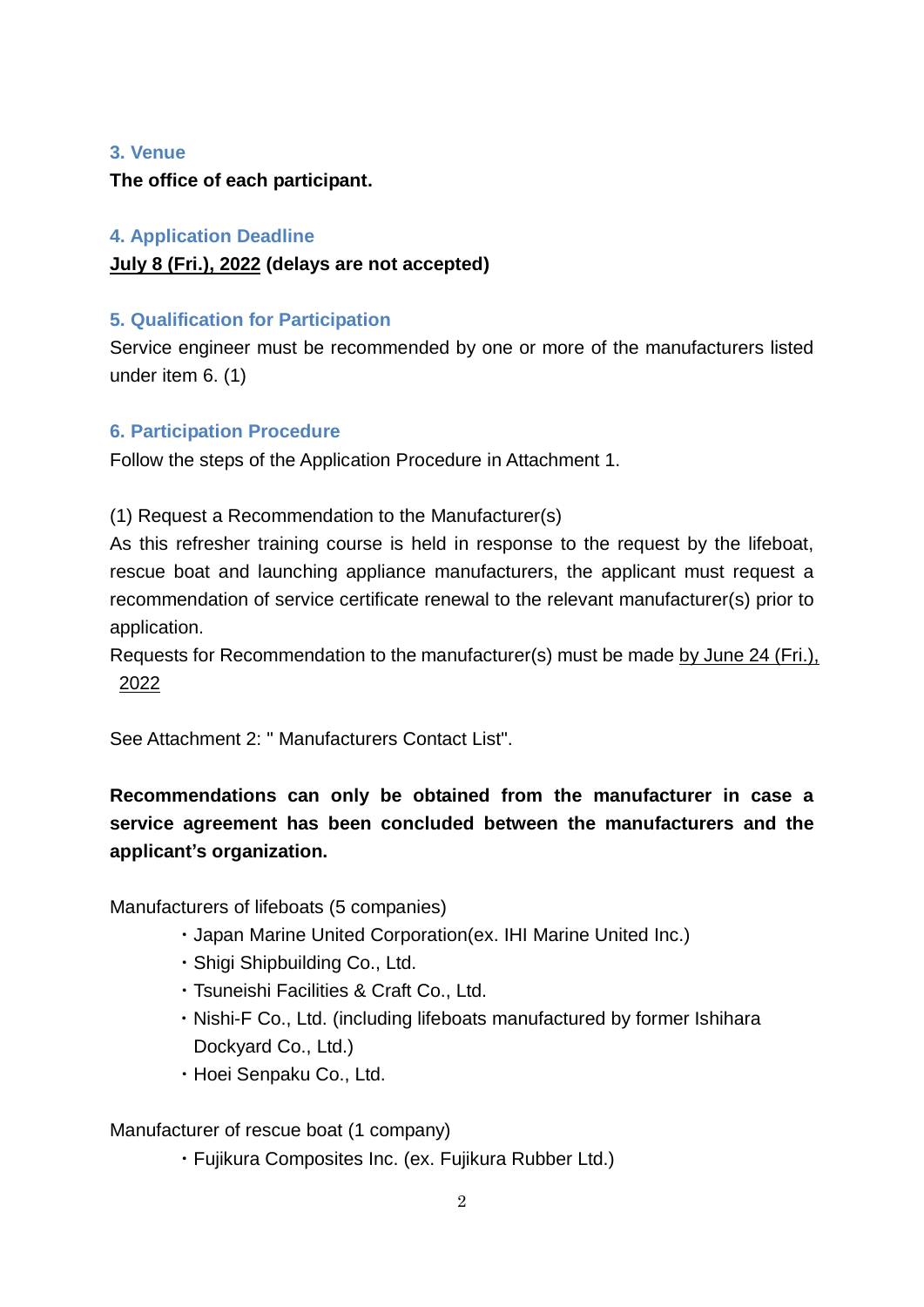Manufacturers of launching appliances (3 companies)

- ・Sekigahara Seisakusho Ltd.
- ・Iknow Machinery Co., Ltd. (ex. Tsuji heavy Industries Co., Ltd.)
- ・Mansei Inc.

(2) Submit Application Form with Recommendation(s) from the relevant manufacturer(s) and record of servicing.

The application must complete and submit the Application form (Attachment 3), recommendation(s) and record of servicing (Attachment 4) to the association by postal mail or e-mail (jsmqa@coral.ocn.ne.jp) by July 8 (Fri.), 2022 **(Delays are not accepted).**

**Note:** The Application Form and Record of Servicing can be downloaded from our website: **www.jsmqa.or.jp**

(3) Notification of Acceptance/Rejection

After examining the application forms on applicants' eligibility, the Association will notify the result "accepted/rejected" to the applicant by July 15 (Fri.), 2022.

## **7. Participation Fee, etc.**

- 7-1 Participation Fee, Bank Transfer
- (1) Participation Fee
	- ¥183,100 per participant (tax included)
- (2) Bank Transfer information

The participation fees must be remitted to the bank account below.

*Note: all transfer (your country and Japan) related cost must be paid by the remitting party.*

Name of Bank: **MUFG Bank, Ltd.** Name of Branch: **Tokyo Government and Public Institutions Business Office** Bank branch address: **Kandakajicho, Chiyoda-ku, Tokyo Japan** SWIFT code: **BOTKJPJT** Savings account No.: **630** Beneficiary name: **Japan Ship-Machinery Quality Control Association** Beneficiary address: **No.7 Azuma Building, 9F, 1-9 Kanda Sakuma-cho,**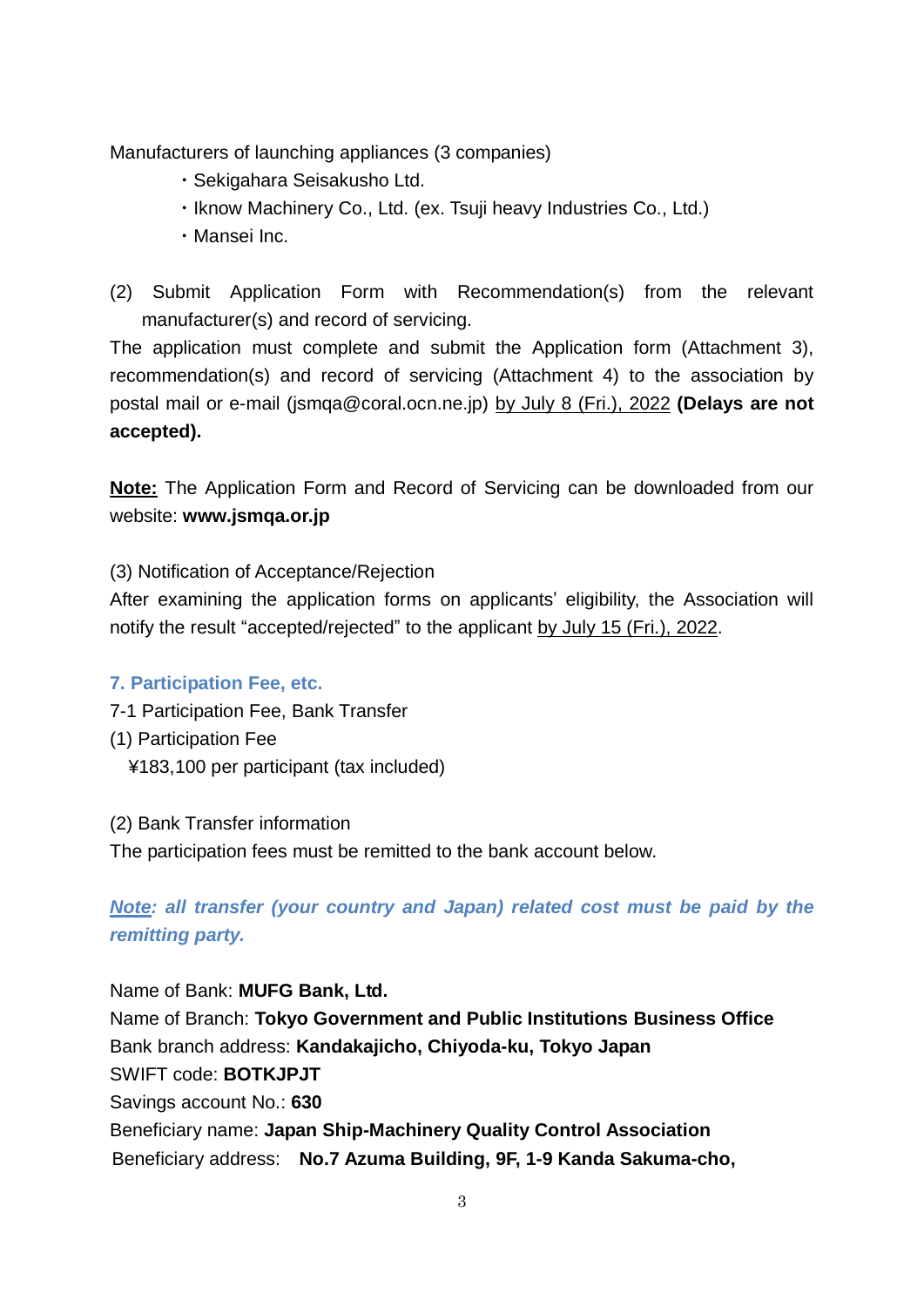#### **Chiyoda-ku, Tokyo, JAPAN 101-0025**

#### Currency: **Japanese Yen**

7-2 Certificate Issuance Fee, Bank Transfer

(1) Certificate issuance fee:

The Service Engineer Certificate will be issued from each manufacturers.

Please confirm the certificate issuance fees in the recommendation manufacturers.

#### (2) Bank transfer of issuance fee:

Please confirm the bank transfer issuance fees in the recommendation manufacturers.

#### **8. Important Notes for Participants**

(1) All participants must take the same lectures and training sessions according to the fixed roster (regardless of recommending manufacturer).

(2) In principle, participation fees and application documents will not be returned by the Association.

Except for the following cases Diseases and disabilities, etc. Reasons for natural disasters Business trip by business order Other unavoidable times

# (3) **Depending on the result of competency assessment, training and competency assessment may be required again after refresher training.**

#### **9. Registry, Renewal and Issuance of Service Engineer Certificates**

(1) Qualified service companies will be registered on the Association's Registry.

- (2) Renewal and Issuance of service engineer certificates
	- a) A "Service Engineer Certificate", executed and signed by the manufacturers, will be issued from the manufacturers to each participant.
	- b) The validity period of a renewed service engineer certificate, it varies according to each manufacturers and is listed in the service engineer certificate.
	- c) After receiving the service engineer certificates from the manufacturers for this training course, manufacturers may issue additional Recommendations before expiry.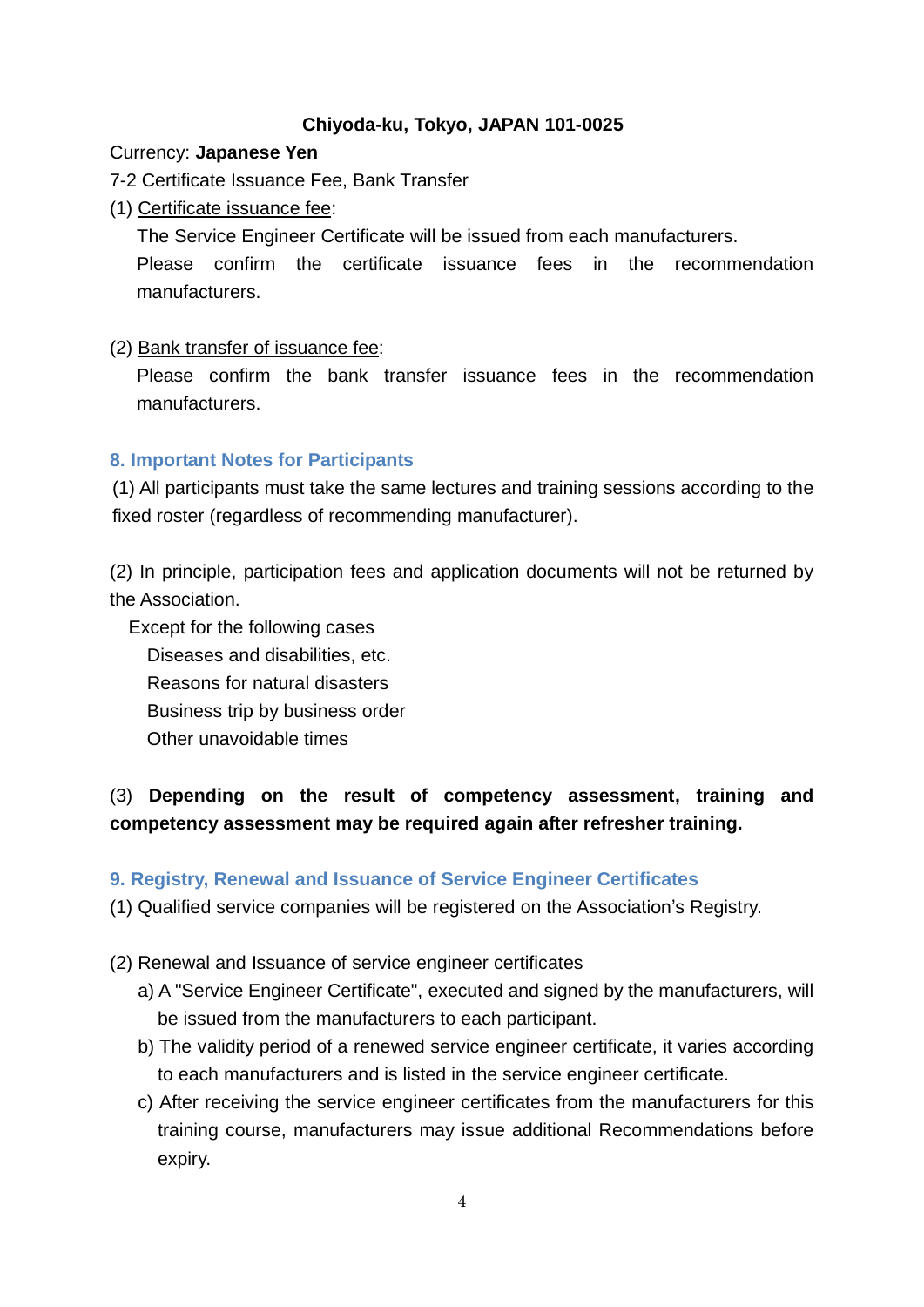In such a case, the application form for "Certificate of Service Engineer" must be submitted to the Association (please contact the Association for further information).

#### **10. Inquiries**

All inquiries about participation, applications, etc. must be directed to: Japan Ship-Machinery Quality Control Association No.7 Azuma Building, 9F 1-9 Kanda Sakuma-cho, Chiyoda-ku, Tokyo JAPAN 101-0025 TEL: +81-3-3253-6201 FAX: +81-3-3253-6204 E-mail: jsmqa@coral.ocn.ne.jp URL: http://www.jsmqa.or.jp Contact persons: Mr. Hagiwara and Mr. Ikegami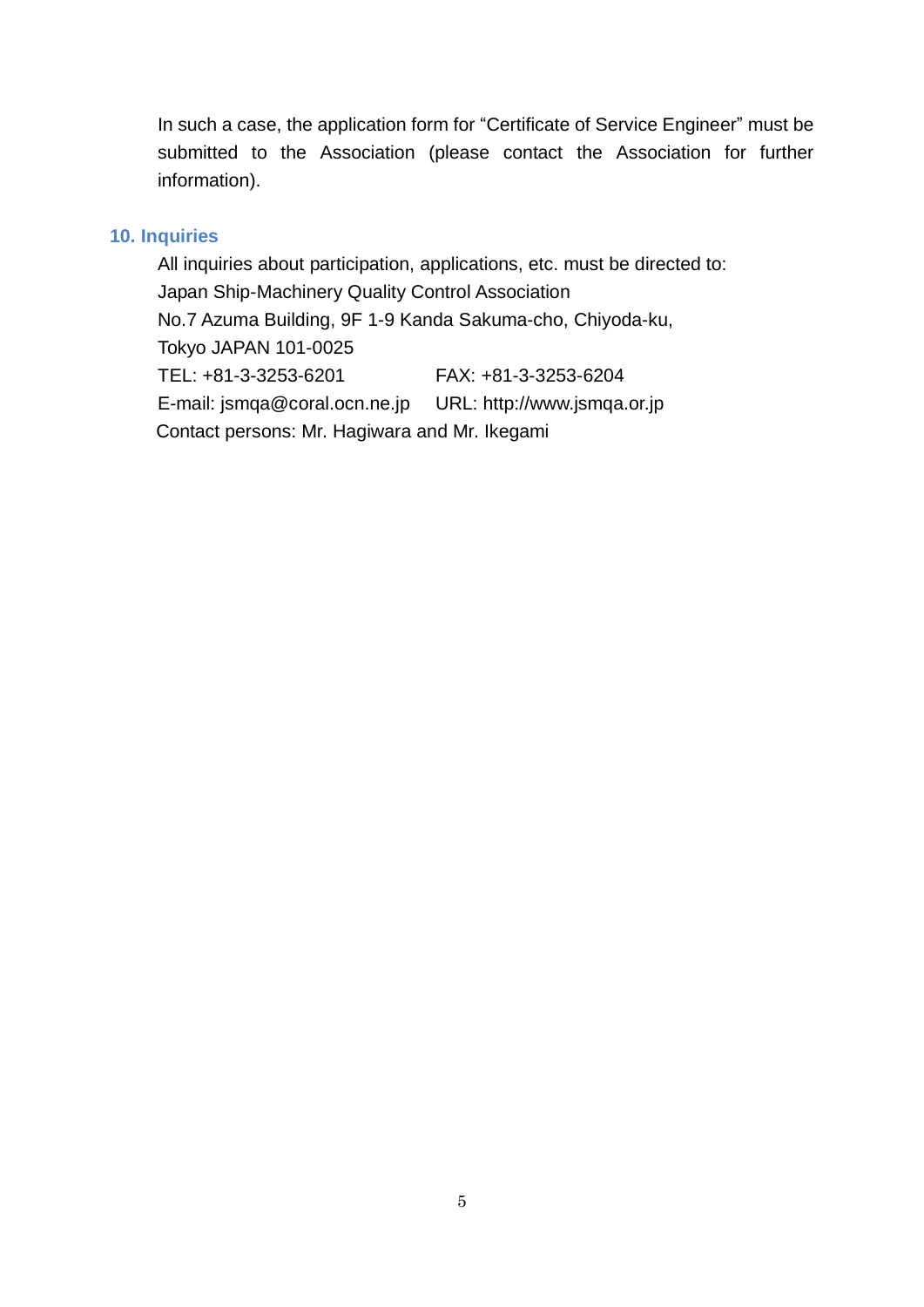## **Step-by-step overview of Application Procedure**

## **(Outline of the Procedure from Recommendations to Admission)**

#### Request for Recommendation to the manufacturer(s) concerned:

Applicant must make a request for Recommendation to the desired manufacturer(s) **from May 27 (Friday), to June 24 (Friday), 2022.**

*Note: Please confirm the certificate issuance fee and bank transfer in the recommendation manufacturers.*

↓

Acquisition of Recommendation letters:

Recommendation letter(s) from manufacturer(s) must be addressed to the applicant, and must be obtained **by July 1 (Friday), 2022**.

↓

Submission of Application Form (with Recommendations letter(s)):

Applicant must submit Application Form(s) to the Association by the set deadline for application: **July 8 (Friday), 2022.**

↓

Notice of Association:

The Association will give notification of acceptance to the applicant **by July 15 (Friday), 2022.**

↓

Bank Transfer of participation fees:

Participation fees must be bank-transferred into the specified bank account **by July 29 (Friday), 2022.**

↓

↓

Actual refresher training course attendance:

**August 5 (Friday), to August 12 (Friday), 2022**

Submit the answer sheet of all manufacturers:

**August 15 (Monday), 2022**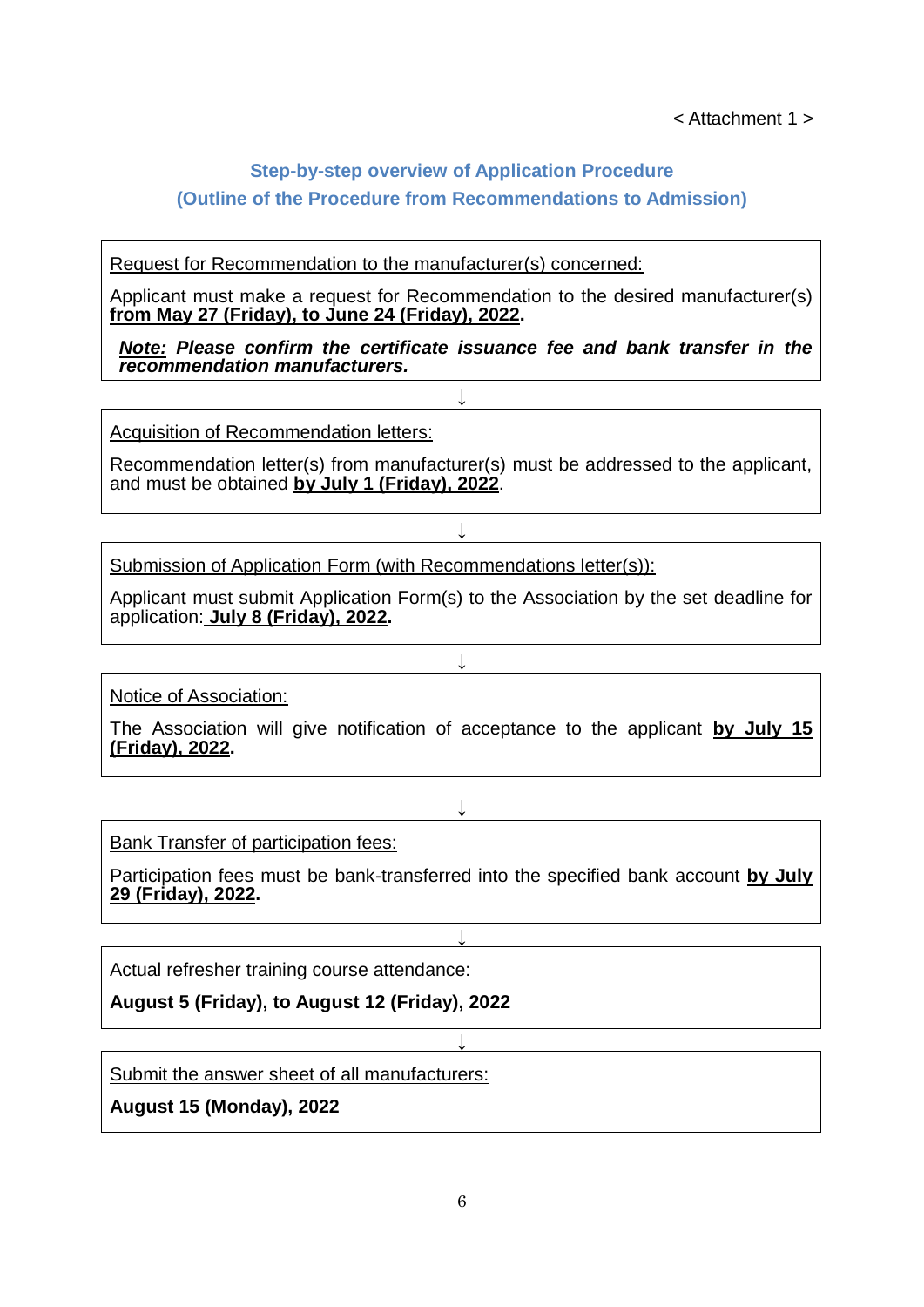# **Manufacturers Contact List**

# **Lifeboat & Launching Appliance Maintenance Engineering**

# **Refresher Training Course**

# Manufacturers of Lifeboats

|                                                              | <b>Address</b>                                                                   | Tel.                                        |  |  |  |  |
|--------------------------------------------------------------|----------------------------------------------------------------------------------|---------------------------------------------|--|--|--|--|
| Name                                                         | Department (contact)                                                             | Fax                                         |  |  |  |  |
| Japan Marine<br><b>United Corporation</b><br>(ex. IHI Marine | 2-1, Suehiro-cho, Tsurumi-ku, Yokohama<br>230-0045, JAPAN                        | +81-90-7836-0174                            |  |  |  |  |
|                                                              | FRP Planning Group, Naval Ship FRP<br>Department, Yokohama Shipyard (Mr. Hidaka) | +81-45-500-3176                             |  |  |  |  |
| United Inc.)                                                 |                                                                                  | E-mail Address: hidaka-toshinori@jmuc.co.jp |  |  |  |  |
| Shigi Shipbuilding                                           | 3-36, Dejimanishi-machi, Sakai-ku, Sakai-city,<br>Osaka, 590-0831, JAPAN         | +81-72-241-2033                             |  |  |  |  |
| Co., Ltd.                                                    | Design and Technical Group (Ms. Ahn)                                             | +81-72-244-1728                             |  |  |  |  |
|                                                              | E-mail Address: anh@shigi-sb.co.jp                                               |                                             |  |  |  |  |
|                                                              | 1471-8, Urasaki-cho, Onomichi-city, Hiroshima                                    | +81-848-73-5282                             |  |  |  |  |
| <b>Tsuneishi Facilities</b><br>& Craft Co., Ltd.             | Pref. 720-0551, JAPAN<br>SALES DEPT. (Mr. Yokoyama)                              | +81-848-73-5323                             |  |  |  |  |
|                                                              | E-mail Address: tatsuya.yokoyama@tsuneishi-fc.com                                |                                             |  |  |  |  |
| Nishi-F Co., Ltd.                                            | 4238, Awano, hohoku-cho, Shimonoseki-city,<br>Yamaguchi Pref. 759-5101, JAPAN    | +81-83-785-0126                             |  |  |  |  |
|                                                              | Sales Department (Mr. Inui)                                                      | +81-83-785-0356                             |  |  |  |  |
|                                                              | E-mail Address: tomohiko.inui@nishi-f.com                                        |                                             |  |  |  |  |
| Hoei Senpaku Co.,                                            | 2-16, Nishihama, Saiki-city, Oita Pref.<br>876-0822, JAPAN                       | +81-972-22-7793                             |  |  |  |  |
| Ltd.                                                         | Sales Depart. (Ms. Otomo, Mr. Nonoshita)                                         | +81-972-22-3110                             |  |  |  |  |
|                                                              | E-mail Address: hoeiboat@sage.ocn.ne.jp                                          |                                             |  |  |  |  |

# Manufacturer of Rescue boat

| Name       | Address                                        | Tel.            |  |  |
|------------|------------------------------------------------|-----------------|--|--|
|            | Department (contact)                           | Fax             |  |  |
|            | TOC Ariake East Tower 10F, 3-5-7 Ariake,       | +81-3-3527-8396 |  |  |
| Fujikura   | Koto-ku, Tokyo, 135-0063, JAPAN                |                 |  |  |
| Composites | Life-Save & Industrial System Sales Department | +81-3-3527-8520 |  |  |
| Inc.       | (Mr. Hajime Suzuki)                            |                 |  |  |
|            | E-mail Address: suzuk-ha@fc.fujikura.co.jp     |                 |  |  |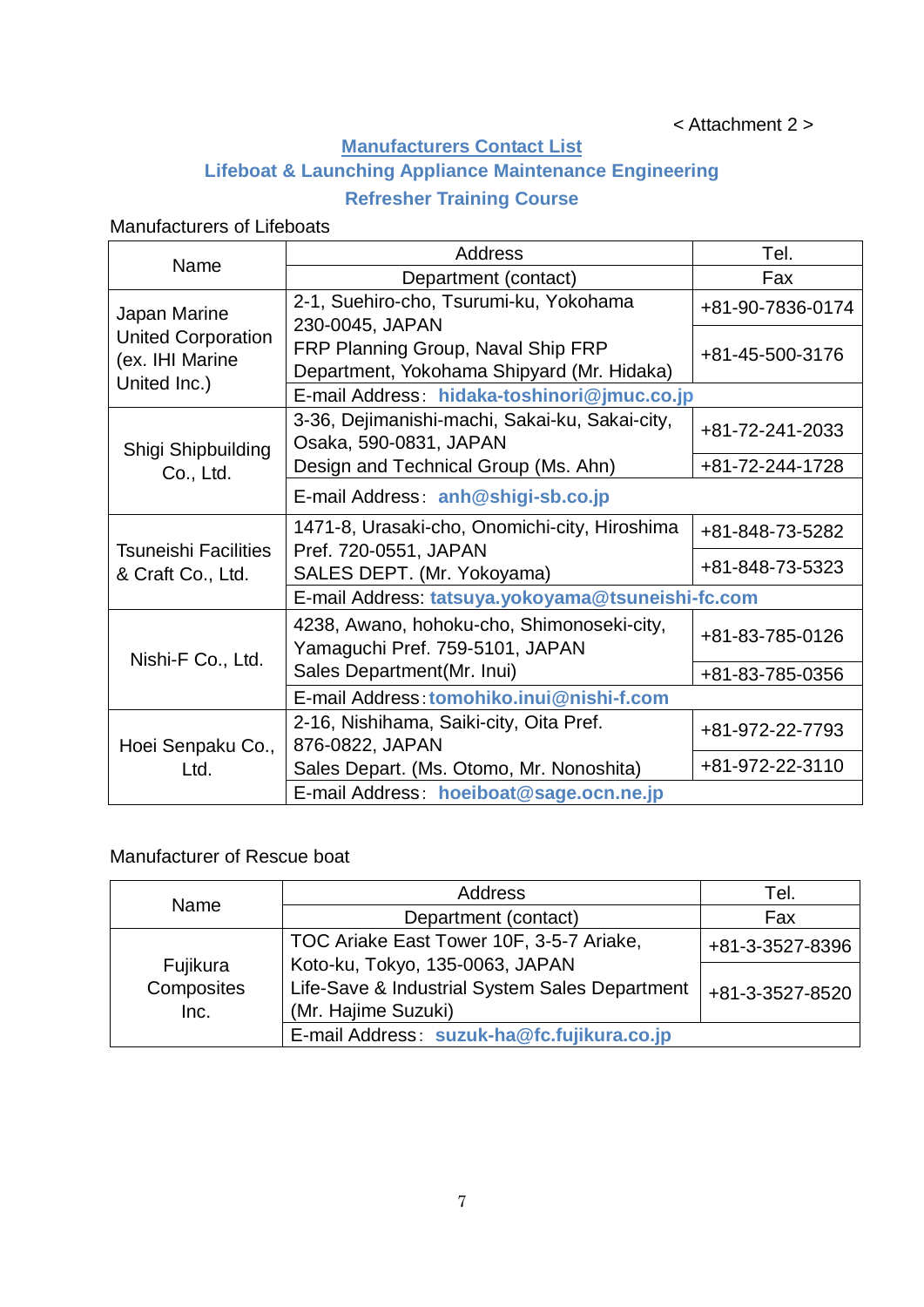# Manufacturers of Launching Appliances

| Name                          | Address                                                                                 | Tel.            |  |  |  |
|-------------------------------|-----------------------------------------------------------------------------------------|-----------------|--|--|--|
|                               | Department (contact)                                                                    | Fax             |  |  |  |
|                               | 2067, Sekigahara-cho, Fuwa-gun, Gifu Pref.                                              | +81-584-43-1211 |  |  |  |
| Sekigahara<br>Seisakusho Ltd. | 503-1593, JAPAN<br>Sales, Marine Machinery Marketing & Sales<br>Department (Mr. Komori) | +81-584-43-1218 |  |  |  |
|                               | E-mail Address: lifesaving@sekigahara.co.jp                                             |                 |  |  |  |
| <b>Iknow Machinery</b>        | 177-2, Hikari-machi, Sasebo-city, Nagasaki<br>Pref. 858-8501, JAPAN                     | +81-956-47-3119 |  |  |  |
| Co., Ltd.                     | After-sales Service Section (Mr. Hidaka)                                                | +81-956-48-5443 |  |  |  |
| (ex. Tsuji Heavy)             | E-mail Address: aso@iknow-m.co.jp                                                       |                 |  |  |  |
|                               | 1575-17, Houjyouji, Ekiya-cho, Fukuyama-city,                                           | +81-84-972-2121 |  |  |  |
| Mansei Inc.                   | Hiroshima, 720-2413, JAPAN<br>Inspection Team (Mr. Takano)                              | +81-84-972-9292 |  |  |  |
|                               | E-mail Address: inspection@mansei.net                                                   |                 |  |  |  |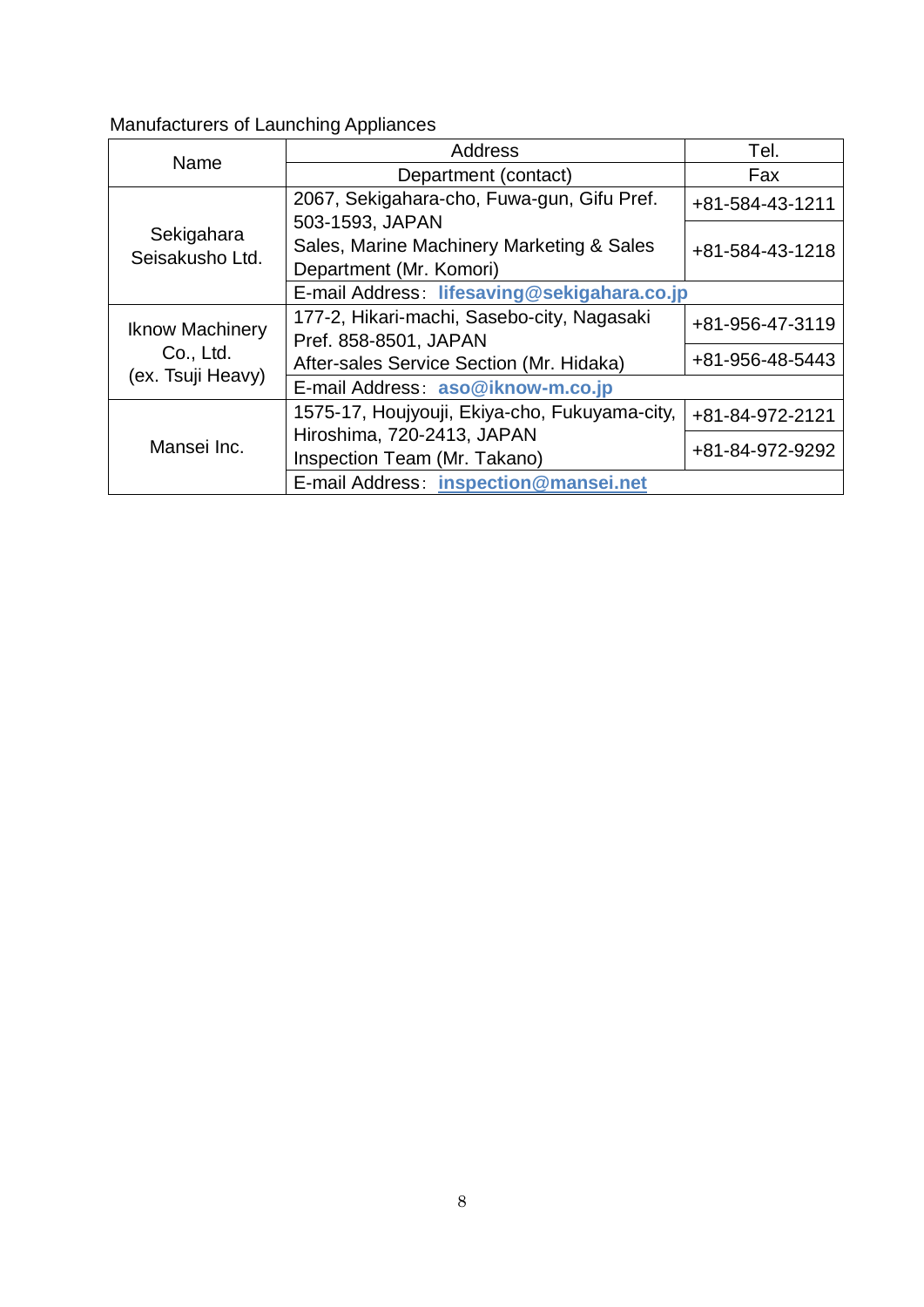# < Attachment 3 >

#### **Application Form**

Lifeboat & Launching Appliance Maintenance Engineering Refresher Training Course

Date:  $\cdot$   $\cdot$  2022

To: Japan Ship-Machinery Quality Control Association

Company name:

Company's address:

Title:

Name:

Phone:

Facsimile:

E-mail:

I introduce the person(s) mentioned below as a participant(s) for the Lifeboat & Launching Appliance Maintenance Engineering Refresher Training Course (August 5 to August 12, 2022), hold by your Association, and hereby apply for the said training course with manufacturers' Recommendation letter(s).

| Name             |                         |
|------------------|-------------------------|
| Date of Birth    | DD/MM/YY)<br>√Format: ∖ |
| Department/Title |                         |

| Name             |                    |
|------------------|--------------------|
| Date of Birth    | (Format: DD/MM/YY) |
| Department/Title |                    |

| Name             |                        |  |
|------------------|------------------------|--|
| Date of Birth    | . DD/MM/YY'<br>Format: |  |
| Department/Title |                        |  |

| Recommendations received from<br>manufacturers for renewal of<br>service engineer certificates | Japan Marine United Co. / Shigi Shipbuilding Co., Ltd./<br>Tsuneishi Facilities & Craft Co., Ltd. / Nishi-F Co., Ltd./<br>Hoei Senpaku Co., Ltd. / Fujikura Composites Inc. /<br>Sekigahara Seisakusho Ltd. / Iknow Machinery Co., Ltd. /<br>Mansei Inc. |  |  |  |  |
|------------------------------------------------------------------------------------------------|----------------------------------------------------------------------------------------------------------------------------------------------------------------------------------------------------------------------------------------------------------|--|--|--|--|
|                                                                                                | companies)<br>(Total:                                                                                                                                                                                                                                    |  |  |  |  |
| Note 1: Circle the name(s) of recommending manufacturer(s) and indicate number of companies.   |                                                                                                                                                                                                                                                          |  |  |  |  |

**Note 2:** In case of more than 3 participants' use copy of this form.